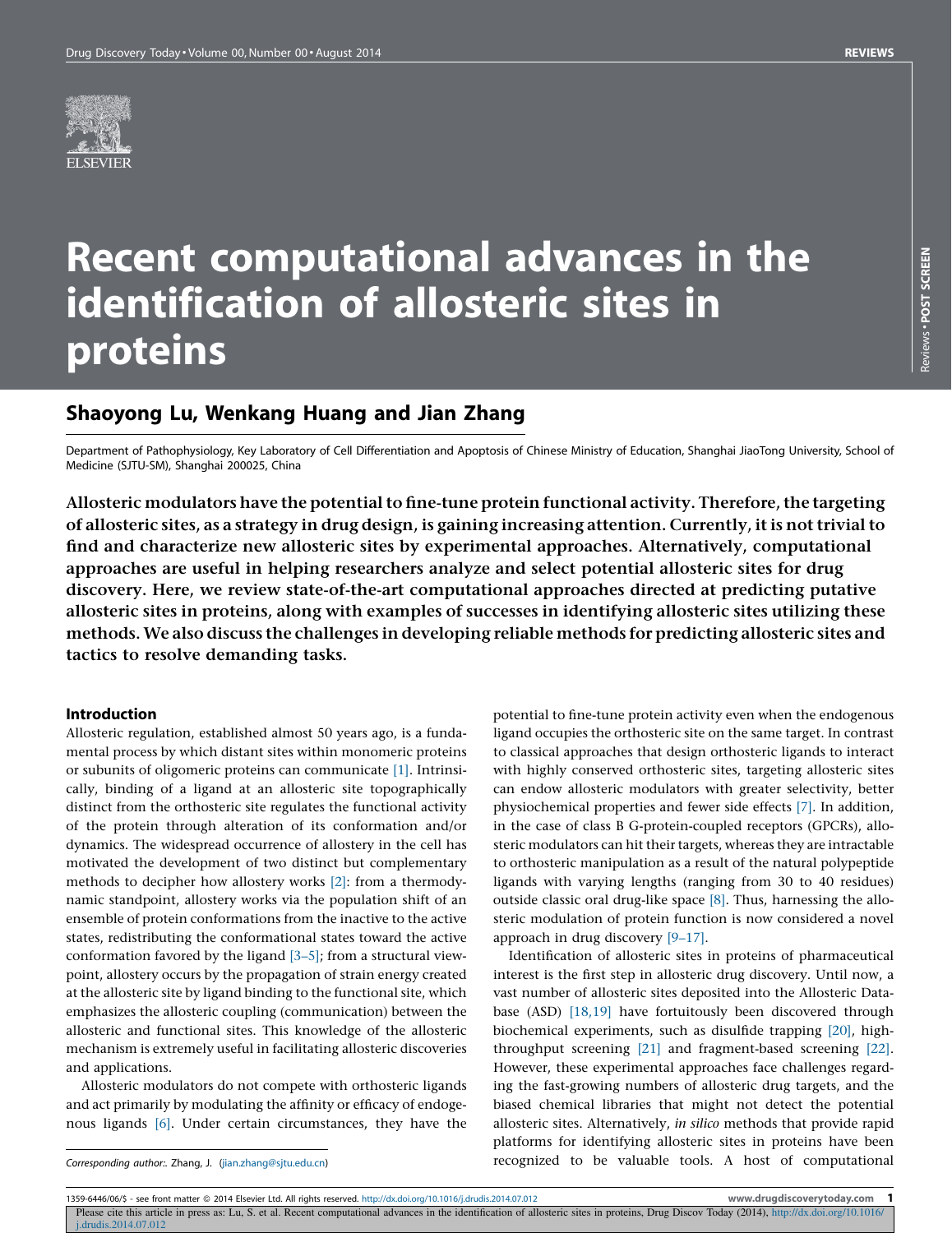approaches based on sequence, structure and dynamics have been developed for the prediction of allosteric sites [\[23–30\].](#page-4-0)

In this review, we survey the recent advances in computational approaches developed for the prediction of allosteric sites. First, the state-of-the art computational approaches are briefly introduced, along with examples that utilize these tools to identify new allosteric sites in proteins. Finally, current challenges facing the computational prediction of allosteric sites and future perspectives are discussed.

# Sequence-based prediction approaches

## Statistical coupling analysis

Statistical coupling analysis (SCA) [\[31\]](#page-4-0) is a sequence-based technique that uses a multiple sequence alignment (MSA) to identify networks of co-evolving residues ina protein family; such networks, also termed as protein sectors, provide a structural basis for allosteric communication between functional and allosteric sites [\[32–34\]](#page-4-0). Thus, allosteric sites can be predicted by identifying surface sites that are in direct contact with protein sectors. This assumption finds support in results from the computational prediction of allosteric communication of thermodynamically linked residues in the Escherichia coli dihydrofolate reductase [\[35\]](#page-4-0) and PDZ domains  $[36]$ , which are responsible for signal propagation within the protein structure, as confirmed through mutational analysis.

Very recently, Novinec et al. [\[23\]](#page-4-0) used SCA to analyze the family of papain-like cysteine peptidases and constructed an MSA of 1239 catalytic domains from this family. Pairwise correlations were calculated between all pairs of residues in the alignment, and protein sector residues were identified through automated sector identification to uncover groups of co-evolving residues, which show a continuous network that surrounds and stretches throughout the molecule when mapped on the structure of cathepsin K, a member of the human peptidases. Alanine-scanning mutagenesis was performed to reveal that 14 out of 15 single-substitution mutants derived from the list of sector residues were involved in allosteric communication. Subsequently, potential ligand-binding sites on the surface of cathepsin K were predicted using AutoLigand, and eight potential allosteric sites were identified by filtering the predicted binding sites using the direct sector contact criterion. High-throughput docking of compound libraries to the eight potential allosteric sites of cathepsin K led to the identification of NSC13345, which was posited to occupy site 6 among the top 0.5% of solutions from the compound library and site 5 among the top 2%. Further X-ray crystallographic investigation of the cathepsin K–NSC13345 complex (PDB ID: 4LEG) determined that NSC13345 was bound to the flexible N terminus of cathepsin K, corresponding to the predicted site 6 distant from the active site (Fig. 1), which was thereby identified as a novel allosteric site in cathepsin K. Overall, these results were proved feasible by exploiting SCA to predict allosteric sites computationally through the identification of allosteric networks within a protein.

# Structure-based prediction approaches

# Allosite

We have constructed the largest dataset of known allosteric sites deposited into the ASD v2.0 [\[19\]](#page-4-0). The dataset contains 907 allosteric sites, of which 218 are unique allosteric sites occupied by 436 diverse chemical modulators. These unique allosteric sites are



#### FIGURE 1

View of allosteric and orthosteric sites in cathepsin K (PDB ID: 4LEG). Regions of allosteric and orthosteric sites are highlighted in light pink and green on the surface, respectively, with the allosteric inhibitor NSC13345 (carbon atoms in magenta) and orthosteric inhibitor TCO (carbon atoms in cyan) represented by sticks. TCO is manually docked into the orthosteric site of 4LEG after superimposition with the PDB 1Q6K.

primarily distributed across several classes of therapeutic targets, including kinases (19.3%), ion channels (5.0%) and transcription factors (4.1%). The topological structures and physiochemical properties of these discovered allosteric sites are conductive for the development of a classification model to differentiate between allosteric and non-allosteric sites.

Recently, Huang et al. [\[24\]](#page-4-0) selected 90 nonredundant allosteric sites from the 218 unique allosteric sites to develop a highly efficient, server-based model called Allosite [\(http://mdl.shsmu.e](http://mdl.shsmu.edu.cn/AST)[du.cn/AST\)](http://mdl.shsmu.edu.cn/AST) to predict allosteric sites. The training set consisting of 360 binding sites was classified into two groups: 72 allosteric sites and 288 non-allosteric sites, the latter of which were predicted by FPocket. The support vector machine classifier with 21 site descriptors achieved a sensitivity of >83% and a specificity of >96% in the fivefold cross-validation test; additionally, a prediction accuracy of 96.0% was obtained on an external test set composed of 18 allosteric sites and 231 non-allosteric sites. More importantly, based on the set of allosteric proteins where allosteric sites, as yet, undiscovered, Allosite has been proved to be capable of capturing putative allosteric sites in which several mutations adjacent to these sites and that affect the orthosteric functions of the proteins have been determined by biochemical experiments. Therefore, Allosite is a useful starting point for biologists and medicinal chemists in identifying the location of allosteric sites and, ultimately, allosteric drug design.

## Normal-mode-analysis-based prediction approaches

Normal mode analysis (NMA) has the ability to provide global modes that bear functional significance. It not only captures most of the functional motions of quaternary structures but also unearths sites that could play a crucial part in mediating or propagating allosteric signals [\[37\]](#page-4-0). Hence, NMA has been used

Please cite this article in press as: Lu, S. et al. Recent computational advances in the identification of allosteric sites in proteins, Drug Discov Today (2014), [http://dx.doi.org/10.1016/](http://dx.doi.org/10.1016/j.drudis.2014.07.012) [j.drudis.2014.07.012](http://dx.doi.org/10.1016/j.drudis.2014.07.012)

<sup>2</sup> www.drugdiscoverytoday.com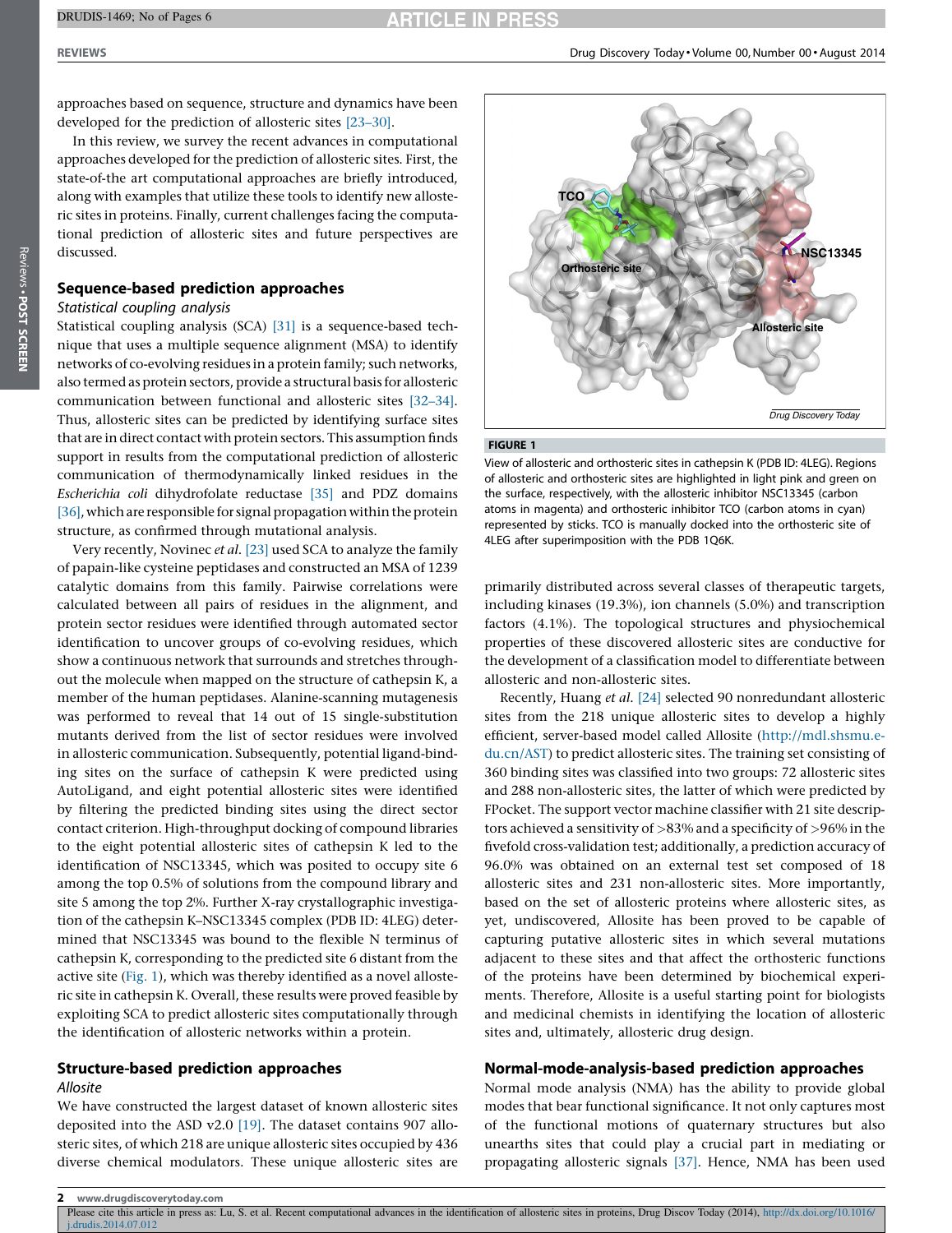for predicting allosteric sites. Recent advances using this method are highlighted below.

#### PARS

Protein allosteric and regulatory sites (PARS; [http://bioinf.uab.cat/](http://bioinf.uab.cat/pars) [pars](http://bioinf.uab.cat/pars)) [\[26\]](#page-4-0) is a web server recently developed by Panjkovich and Daura to predict the location of allosteric sites based on the alteration of protein flexibility upon ligand binding described by NMA. Briefly, putative ligand-binding sites in a given protein are first detected using the LIGSITE<sup>cs</sup> program. NMA is then performed for the apo (unbound) protein. As for each potential ligand-binding site, NMA is carried out for the protein–ligand complex, in which small molecules are simplistically represented by a set of dummy atoms. Eventually, the differences in NMA-derived B factors between the apo and ligand-bound states of the protein are compared. If a significant change is observed, the cavity where the ligand is positioned is proposed to be an allosteric site. Overall, this simple NMA-based model can predict 44% of known allosteric sites from the benchmark set consisting of 102 allosteric proteins in the first position and 18% in the second position according to the PARS ranking, whereas a total of 73% are observed in the top three positions.

## Dynamics-based prediction approaches

# Molecular dynamics simulations

Atomistic molecular dynamics (MD) simulations of proteins embedded in an explicit solvent can accurately reproduce local and large-scale conformational changes of proteins [\[38\]](#page-4-0). Such simulations can provide a continuous, atomic-level view of the complete process of drug binding [\[39\]](#page-4-0), without any prior knowledge of the binding site. Thus, this method proves particularly useful in unraveling previously undiscovered allosteric sites.

In the case of the M2 muscarinic acetylcholine receptor (mAChR), a prototypical family A GPCR, Dror et al. [\[27\]](#page-4-0) recently utilized large-scale unbiased MD simulations to locate allosteric sites. In the simulations, a single allosteric modulator was placed in the aqueous region away from the receptor that was embedded in lipids, water and ions, and no artificial forces were added to the simulated systems, thus allowing the allosteric modulator to bind spontaneously to the receptor. The results of microsecond simulations revealed that the allosteric modulators bound to the extracellular vestibule of the receptor, a region approximately 15  $\AA$ from the orthosteric site. On the basis of the binding modes of receptor–modulator complexes resulting from MD simulations, radioligand binding experiments on receptor mutants convincingly validated the computationally predicted binding modes between the  $M_2$  mAChR and its allosteric modulators.

More recently, Shukla et al. [\[28\]](#page-4-0) conducted massively distributed MD simulations (550  $\mu$ s) to explore the conformational landscape of the activation pathway in the c-Src tyrosine kinase. Simulations revealed that two intermediate states  $(I_1$  and  $I_2$ ) existed along the pathway linking the inactive and active states of c-Src kinase. Specially, the intermediate  $I_2$  of c-Src characterized by the broken Glu310–Arg409 ion pair was accommodated by the binding of 8-anilino-1-naphthalene sulphonate (ANS) to the allosteric site formed by the C-helix and  $\beta$ -sheets in the N-terminal lobe of c-Src. Collectively, these results indicate that longer MD simulations can predict the presence of a novel allosteric site in an intermediate state of c-Src that could be potentially used for

allosteric drug design. Similarly, a transient allosteric site observed in one of the intermediate states has also been reported in the oncogenic Kirsten-Ras (K-Ras) protein via MD simulations [\[41\].](#page-4-0)

#### Two-state Ga model

The coarse-grained (CG) two-state Ga model was recently devel-oped by Qi et al. [\[29\]](#page-4-0) to identify allosteric sites. Briefly, an ensemble of the two functional states of a given protein, such as the apo and ligand-bound structures, is first constructed. Subsequently, the energy landscape is tuned to bias one state, according to the population shift mechanism of allostery. Perturbations are added to a potential binding site, and the population distribution of the new ensemble is calculated via CG simulations. If the population distribution has shifted in response to the introduced perturbations, the binding-perturbed site is considered as a potential allosteric site.

Using this methodology, Qi et al. [\[29\]](#page-4-0) predicted two potential allosteric sites, one adjacent to the active site and the nucleotide binding site (site I) and the other proximal to the regulatory domain (site II) in the E. coli phosphoglycerate dehydrogenase (PGDH). Molecular-docking-based virtual screening of the SPECS compound library targeted to the site II, together with the subsequent measurement of enzymatic inhibitory activity, identified one of the most potent inhibitors, AF407, with an IC<sub>50</sub> of 21.6  $\mu$ M. Further mutagenesis experiments were designed based on the potential binding modes between the PGDH and AF407. The results revealed that three single mutations within site II, namely, K8A, S316A and Y410A, retained their enzymatic activities but markedly eradicated their enzymatic inhibition by AF407. These data confirm that the site II is a novel allosteric site of PGDH that can be used for allosteric drug design. By taking advantage of this technique, more recently, they also discovered allosteric effectors bound to the predicted site I, suggesting that the site I is also a novel allosteric site for PGDH [\[40\]](#page-4-0).

#### Combined dynamics- and NMA-based prediction approaches SPACER

Mitternacht and Berezovsky recently developed a web server called SPACER ([http://allostery.bii.a-star.edu.sg/\)](http://allostery.bii.a-star.edu.sg/) [\[25\]](#page-4-0) that is based on the measurement of 'binding leverage' [\[42\]](#page-4-0) to locate biologically relevant binding sites, including allosteric sites. It first uses Monte Carlo simulations to probe the surface of a protein and produce a list of possible binding sites. For each putative site, the strain on the ligand–protein contacts under the deformations, described by low-frequency normal modes, is evaluated. If the amount of strain measured by the contacts of a ligand with residues that are moving in opposite directions is high, this site is then considered to have a high binding leverage. Ligands binding to such sites can greatly influence the conformational state of the protein through a population shift mechanism. This method has been successful in unraveling latent allosteric sites in structurally homologous proteins.

For example, matrix metalloproteinases (MMPs), a family of zinc-dependent endopeptidases consisting more than 20 structurally homologous members, share high structural homology in their conserved catalytic machinery [\[43\],](#page-4-0) which represents a key challenge for the design of antagonists targeting the conserved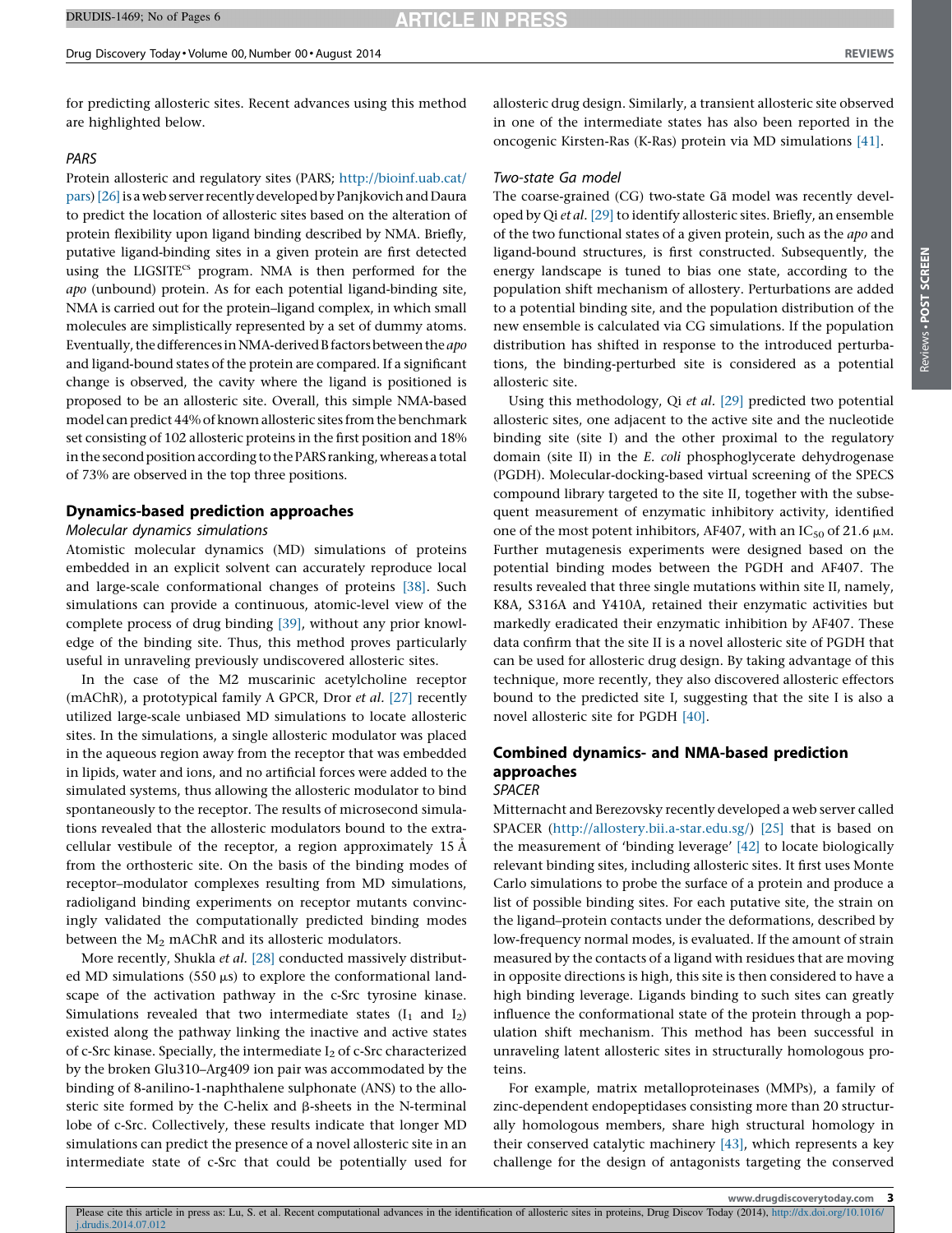

#### FIGURE 2

View of allosteric and orthosteric sites in matrix metalloproteinase (MMP)-12 (PDB ID: 4IJ0). Regions of allosteric and orthosteric sites are highlighted in light pink and green on the surface, respectively. Zn(II) in the active site is depicted by a violet sphere.

MMP catalytic zinc sites. Recently, Udi et al. [\[44\]](#page-4-0) used the binding leverage computational method to predict the existence of hidden allosteric regulatory sites in MMP-12 outside the enzyme catalytic pocket. Zwitterionic copolymer YU158 was designed to detect this putative allosteric site. Structural analyses of MMP-12–YU158 complexes via the evaluation of chemical shift perturbations determined by solution NMR and the electron density by X-ray crystallography confirmed that YU158 bound to MMP-12 directly at the cavity formed between the S-shape, V-B and  $S1\Box$  loops, which is a hidden allosteric regulatory site of MMP-12 (Fig. 2).

# Concluding remarks: current challenges and future directions

Computational approaches for identifying allosteric sites provide useful empirical knowledge that complements existing experimental techniques and contributes to pharmaceutical R&D. Although impressive progress has been achieved, the predictive methods developed thus far still fall short of fully predicting experimental observations. In Box 1 we discuss some challenges faced in the development of sufficiently accurate approaches to predict allosteric sites in proteins computationally.

Despite the considerable challenges, the rapid development in experimental determination of allosteric sites, especially in the repertoire of GPCRs, fuels allosteric drug discovery. For instance, GPCRs in complex with their drug-like allosteric modulators, such as the M2 mAChR–LY2119620 [\[45\]](#page-5-0), CCR5 chemokine receptor–maraviroc [\[46\],](#page-5-0) metabotropic glutamate receptor 1–FITM [\[47\]](#page-5-0) and corticotrophin-releasing factor type 1–CP376395 complexes [\[48\],](#page-5-0) have recently been solved. In addition, the physicochemical and structural features of allosteric proteins [\[49,50\]](#page-5-0) and allosteric modulators [\[51,52\]](#page-5-0) have

## BOX 1

# Challenges faced in computational prediction of allosteric sites

- The shape and pharmacophoric properties of allosteric sites are not necessarily similar to those of highly conserved orthosteric sites (i.e. allosteric sites have evolved along different evolutionary pathways compared with orthosteric sites) [\[50\].](#page-5-0) In many cases, if not all, allosteric sites cannot be easily predicted from the apo structure, thus emphasizing that most of the allosteric sites are remarkably adaptable [\[56\]](#page-5-0). In addition, some of allosteric sites exist exclusively in intermediate states pertaining to activation or deactivation processes of proteins [\[28\]](#page-4-0). Together, these scenarios suggest an inability to predict allosteric sites from crystallographic or NMR structures sufficiently.
- $\bullet$  Structure- or topology-based prediction models frequently suffer from a biased application. This is because the allosteric sites used to build the predictive model are selected mainly from protein kinases and enzymes, and no allosteric sites from Gprotein-coupled receptors (GPCRs) are used. Therefore, these models can render the prediction of allosteric sites in GPCRs ineffective.
- Normal mode analysis (NMA)-based models are based on coarser approximations, in which the protein is represented by a subset of  $C_{\alpha}$  atoms interconnected by a network of elastic springs. Although NMA provides an understanding of the global movements of biomolecular systems, it loses accuracy and specificity at the local scale [\[37\].](#page-4-0) Colombo et al. previously demonstrated the large energetic effects of hydration on hemoglobin conformation and thus protein allostery [\[57\]](#page-5-0). Recent studies also pinpointed that water molecules might modulate an allosteric coupling between allosteric and functional sites and act as allosteric modulators to induce a population shift of a conformational ensemble [\[58,59\]](#page-5-0). However, current NMA-based models are developed using the proteins in vacuum and do not account for water hydration effects, which could have a profound effect on the accurate prediction of allosteric sites.
- $\bullet$  Rigorous molecular dynamics (MD) simulations can be used for the identification of allosteric sites. However, although potentially more accurate, long-MD simulations are computationally expensive, and the timescales that are suitable for effective sampling are frequently inaccessible for large molecular systems. In addition, the point charge model force-field used for amino acid residues in the MD simulations might not completely account for the impact of local environments on a given residue, which can possibly affect the prediction of the naturally occurring allosteric communication between allosteric and functional sites.
- In principle, most of computational approaches can predict multiple potential allosteric sites on the surface of a given protein. Yet, the current utility of suitable and efficient tools for determining the allosteric sites to which ligands bind preferentially is insufficient.
- Generally, allosteric regulation is a noncompetitive mechanism. Although computational approaches can predict the location of allosteric sites and screen potential allosteric modulators, experimentally distinguishing between allostery and competition among modulating ligands is currently challenging [\[60\].](#page-5-0)

www.drugdiscoverytoday.com

Please cite this article in press as: Lu, S. et al. Recent computational advances in the identification of allosteric sites in proteins, Drug Discov Today (2014), [http://dx.doi.org/10.1016/](http://dx.doi.org/10.1016/j.drudis.2014.07.012) [j.drudis.2014.07.012](http://dx.doi.org/10.1016/j.drudis.2014.07.012)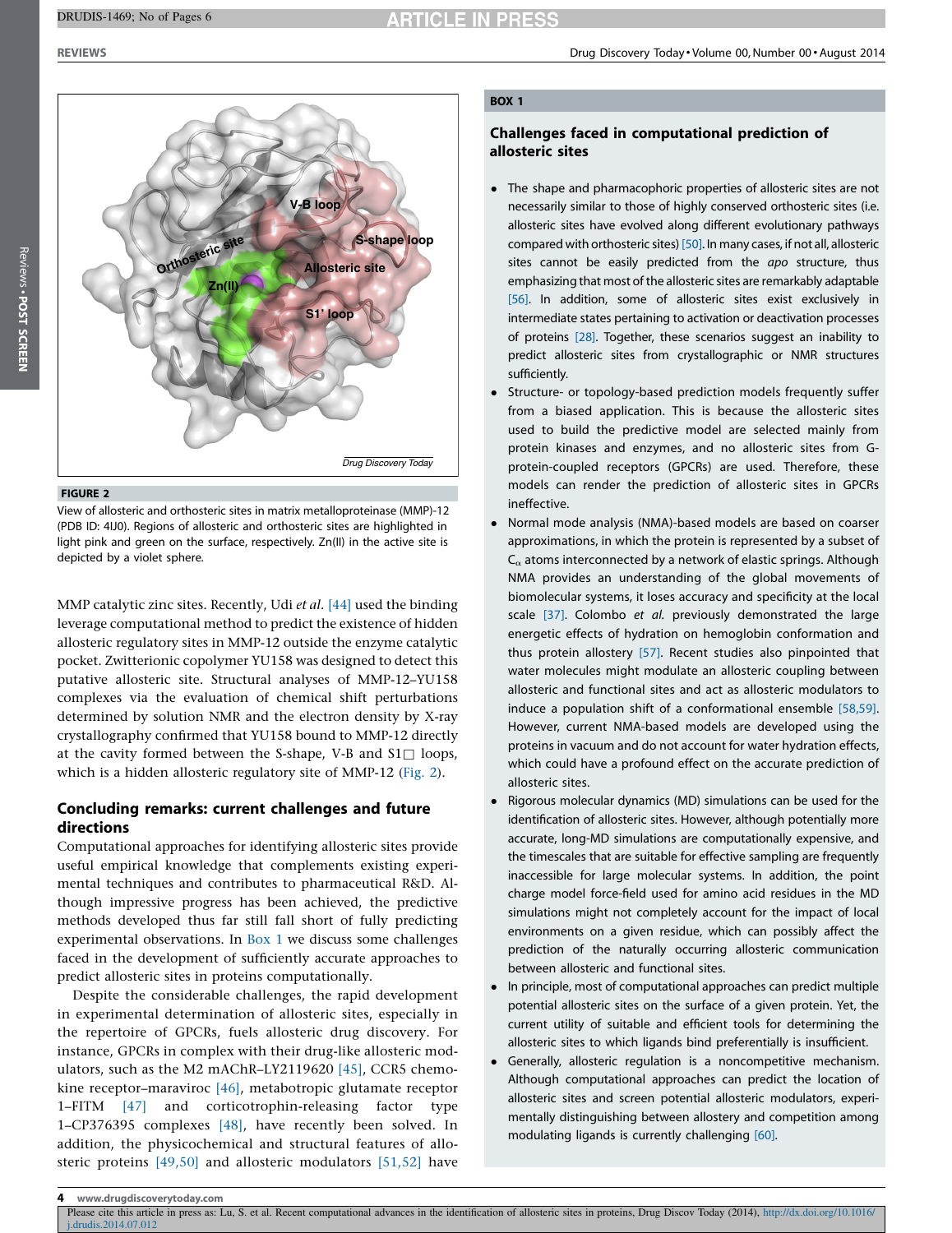#### <span id="page-4-0"></span>Drug Discovery Today - Volume 00, Number 00 - August 2014 REVIEWS

Reviews -

POST SCREEN

Reviews . POST SCREEN

also recently been elucidated. Therefore, the aforementioned contributions can be used to improve the prediction accuracy of structure- or topology-based models. In the dynamicsbased methods, the recent development of improved and/or polarized force fields [\[53\]](#page-5-0) can be used in MD simulations to enhance the accuracy of conformational sampling, and appropriate analytical methodologies are needed to extract unique snapshots from simulated trajectories [\[54\].](#page-5-0) With respect to the CG NMA-based predictive methods, the recent development of the electrostatic force and the modified springforce constant [\[55\]](#page-5-0) should be integrated into the model to underscore water hydration effects at ionized interfacial surfaces. In light of soaring computing power, all-atom NMA of large biological systems with an explicit solvent will be developed to predict allosteric sites in the near future.

References

- [1] Changeux, J.-P. (2013) The concept of allosteric [modulation:](http://refhub.elsevier.com/S1359-6446(14)00283-9/sbref0005) an overview. Drug Discov. Today: Technol. 10, [e223–e228](http://refhub.elsevier.com/S1359-6446(14)00283-9/sbref0005)
- [2] Tsai, C.-J. and [Nussinov,](http://refhub.elsevier.com/S1359-6446(14)00283-9/sbref0010) R. (2014) A unified view of ''How allostery works''. PLoS Comput. Biol. 10, [e1003394](http://refhub.elsevier.com/S1359-6446(14)00283-9/sbref0010)
- [3] Hilser, V.J. (2010) An [ensemble](http://refhub.elsevier.com/S1359-6446(14)00283-9/sbref0015) view of allostery. Science 327, 653-654
- [4] Bai, F. et al. (2010) [Conformational](http://refhub.elsevier.com/S1359-6446(14)00283-9/sbref0020) spread as a mechanism for cooperativity in the [bacterial](http://refhub.elsevier.com/S1359-6446(14)00283-9/sbref0020) flagellar switch. Science 327, 685–689
- [5] Popovych, N. et al. (2006) [Dynamically](http://refhub.elsevier.com/S1359-6446(14)00283-9/sbref0025) driven protein allostery. Nat. Struct. Mol. Biol. 13, [831–838](http://refhub.elsevier.com/S1359-6446(14)00283-9/sbref0025)
- [6] [Nussinov,](http://refhub.elsevier.com/S1359-6446(14)00283-9/sbref0030) R. and Tsai, C.-J. (2012) The different ways through which specificity works in [orthosteric](http://refhub.elsevier.com/S1359-6446(14)00283-9/sbref0030) and allosteric drugs. Curr. Pharm. Des. 18, 1311-1316
- [7] Nussinov, R. and Tsai, C.-J. (2013) Allostery in disease and in drug [discovery.](http://refhub.elsevier.com/S1359-6446(14)00283-9/sbref0035) Cell 153, [293–305](http://refhub.elsevier.com/S1359-6446(14)00283-9/sbref0035)
- [8] Hoare, S.R.J. (2005) [Mechanisms](http://refhub.elsevier.com/S1359-6446(14)00283-9/sbref0040) of peptide and nonpeptide ligand binding to class B [G-protein-coupled](http://refhub.elsevier.com/S1359-6446(14)00283-9/sbref0040) receptors. Drug Discov. Today 10, 417–427
- [9] Gao, Z.-G. and Jacobson, K.A. (2013) Allosteric [modulation](http://refhub.elsevier.com/S1359-6446(14)00283-9/sbref0045) and functional selectivity of G [protein-coupled](http://refhub.elsevier.com/S1359-6446(14)00283-9/sbref0045) receptors. Drug Discov. Today: Technol. 10, e237– [e243](http://refhub.elsevier.com/S1359-6446(14)00283-9/sbref0045)
- [10] [Kimatrai-Salvador,](http://refhub.elsevier.com/S1359-6446(14)00283-9/sbref0050) M. et al. (2013) Allosteric modulation of A1-adenosine receptor: a review. Drug Discov. Today: Technol. 10, [e285–e296](http://refhub.elsevier.com/S1359-6446(14)00283-9/sbref0050)
- [11] Engers, D. and Lindsley, C.W. (2013) Allosteric [modulation](http://refhub.elsevier.com/S1359-6446(14)00283-9/sbref0055) of class C GPCRs: a novel approach for the [treatment](http://refhub.elsevier.com/S1359-6446(14)00283-9/sbref0055) of CNS disorders. Drug Discov. Today: Technol. 10, [e269–e276](http://refhub.elsevier.com/S1359-6446(14)00283-9/sbref0055)
- [12] Nemeth, E.F. (2013) Allosteric modulators of the [extracellular](http://refhub.elsevier.com/S1359-6446(14)00283-9/sbref0060) calcium receptor. Drug Discov. Today: Technol. 10, [e277–e284](http://refhub.elsevier.com/S1359-6446(14)00283-9/sbref0060)
- [13] [Desimmie,](http://refhub.elsevier.com/S1359-6446(14)00283-9/sbref0065) B.A. et al. (2013) Rational design of LEDGINs as first allosteric integrase inhibitors for the [treatment](http://refhub.elsevier.com/S1359-6446(14)00283-9/sbref0065) of HIV infection. Drug Discov. Today: Technol. 10, [e517–e522](http://refhub.elsevier.com/S1359-6446(14)00283-9/sbref0065)
- [14] Schann, S. et al. (2013) Technology [combination](http://refhub.elsevier.com/S1359-6446(14)00283-9/sbref0070) to address GPCR allosteric modulators [drug-discovery](http://refhub.elsevier.com/S1359-6446(14)00283-9/sbref0070) pitfalls. Drug Discov. Today: Technol. 10, e261–e267
- [15] Palmieri, L. and Rastelli, G. (2013) aC helix [displacement](http://refhub.elsevier.com/S1359-6446(14)00283-9/sbref0075) as a general approach for allosteric [modulator](http://refhub.elsevier.com/S1359-6446(14)00283-9/sbref0075) of protein kinases. Drug Discov. Today 18, 407–414
- [16] Lu, S. et al. (2014) Harnessing allostery: a novel approach to drug discovery. Med. Res. Rev. <http://dx.doi.org/10.1002/med.21317>
- [17] Wootten, D. et al. (2013) Emerging paradigms in GPCR allostery: [implications](http://refhub.elsevier.com/S1359-6446(14)00283-9/sbref0085) for drug [discovery.](http://refhub.elsevier.com/S1359-6446(14)00283-9/sbref0085) Nat. Rev. Drug Discov. 12, 630–644
- [18] Huang, Z. et al. (2011) ASD: a [comprehensive](http://refhub.elsevier.com/S1359-6446(14)00283-9/sbref0090) database of allosteric proteins and [modulators.](http://refhub.elsevier.com/S1359-6446(14)00283-9/sbref0090) Nucleic Acids Res. 39, D663–D669
- [19] Huang, Z. et al. (2014) ASD v2.0: updated content and novel features [focusing](http://refhub.elsevier.com/S1359-6446(14)00283-9/sbref0095) on allosteric regulation. Nucleic Acids Res. 42, [D510–D516](http://refhub.elsevier.com/S1359-6446(14)00283-9/sbref0095)
- [20] Ostrem, J.M. et al. (2013) [K-Ras\(G12C\)](http://refhub.elsevier.com/S1359-6446(14)00283-9/sbref0100) inhibitors allosterically control GTP affinity and effector [interactions.](http://refhub.elsevier.com/S1359-6446(14)00283-9/sbref0100) Nature 503, 548–551
- [21] Feldman, T. et al. (2012) A class of allosteric caspase [inhibitors](http://refhub.elsevier.com/S1359-6446(14)00283-9/sbref0105) identified by high[throughput](http://refhub.elsevier.com/S1359-6446(14)00283-9/sbref0105) screening. Mol. Cell 47, 585–595
- [22] Jahnke, W. et al. (2010) Allosteric [non-bisphosphonate](http://refhub.elsevier.com/S1359-6446(14)00283-9/sbref0110) FPPS inhibitors identified by [fragment-based](http://refhub.elsevier.com/S1359-6446(14)00283-9/sbref0110) discovery. Nat. Chem. Biol. 6, 660–666
- [23] Novinec, M. et al. (2014) A novel allosteric [mechanism](http://refhub.elsevier.com/S1359-6446(14)00283-9/sbref0115) in the cysteine peptidase cathepsin K discovered by [computational](http://refhub.elsevier.com/S1359-6446(14)00283-9/sbref0115) methods. Nat. Commun. 5, 3287

Nevertheless, as the accuracy and predictive power of computational approaches in the identification of allosteric sites improve, they are expected to provide valuable avenues for allosteric drug discovery.

#### Conflict of interest

The authors declare that they do not have any conflicts of interest related to this manuscript.

#### Acknowledgements

This work was supported by National Natural Science Foundation of China (81322046 and 81302698), the Program for Professor of Special Appointment (Eastern Scholar) at Shanghai Institutions of Higher Learning and the Program for New Century Excellent Talents in University (NCET-12-0355).

- [24] Huang, W. et al. (2013) Allosite: a method for [predicting](http://refhub.elsevier.com/S1359-6446(14)00283-9/sbref0120) allosteric sites. [Bioinformatics](http://refhub.elsevier.com/S1359-6446(14)00283-9/sbref0120) 29, 2357–2359
- [25] [Goncearenco,](http://refhub.elsevier.com/S1359-6446(14)00283-9/sbref0125) A. et al. (2013) SPACER: server for predicting allosteric [communication](http://refhub.elsevier.com/S1359-6446(14)00283-9/sbref0125) and effects of regulation. Nucleic Acids Res. 41, W266–W272
- [26] [Panjkovich,](http://refhub.elsevier.com/S1359-6446(14)00283-9/sbref0130) A. and Daura, X. (2014) PARS: a web server for the prediction of protein allosteric and regulatory sites. [Bioinformatics](http://refhub.elsevier.com/S1359-6446(14)00283-9/sbref0130) 30, 1314–1315
- [27] Dror, R.O. et al. (2013) Structural basis for modulation of a [G-protein-coupled](http://refhub.elsevier.com/S1359-6446(14)00283-9/sbref0135) receptor by [allosteric](http://refhub.elsevier.com/S1359-6446(14)00283-9/sbref0135) drugs. Nature 503, 295–299
- [28] Shukla, D. et al. (2014) Activation pathway of Src kinase reveals [intermediate](http://refhub.elsevier.com/S1359-6446(14)00283-9/sbref0140) states as targets for drug design. Nat. [Commun.](http://refhub.elsevier.com/S1359-6446(14)00283-9/sbref0140) 5, 3397
- [29] Qi, Y. et al. (2012) [Identifying](http://refhub.elsevier.com/S1359-6446(14)00283-9/sbref0145) allosteric binding sites in proteins with a two-state Gā model for novel allosteric effector [discovery.](http://refhub.elsevier.com/S1359-6446(14)00283-9/sbref0145) J. Chem. Theory Comput. 8, 2962-[2971](http://refhub.elsevier.com/S1359-6446(14)00283-9/sbref0145)
- [30] Collier, G. and Ortiz, V. (2013) Emerging [computational](http://refhub.elsevier.com/S1359-6446(14)00283-9/sbref0150) approaches for the study of protein [allostery.](http://refhub.elsevier.com/S1359-6446(14)00283-9/sbref0150) Arch. Biochem. Biophys. 538, 6–15
- [31] Lockless, S.W. and Ranganathan, R. (1999) [Evolutionarily](http://refhub.elsevier.com/S1359-6446(14)00283-9/sbref0155) conserved pathways of energetic [connectivity](http://refhub.elsevier.com/S1359-6446(14)00283-9/sbref0155) in protein families. Science 286, 295–299
- [32] Gasper, P.M. et al. (2012) Allosteric networks in thrombin [distinguish](http://refhub.elsevier.com/S1359-6446(14)00283-9/sbref0160) procoagulant vs. [anticoagulant](http://refhub.elsevier.com/S1359-6446(14)00283-9/sbref0160) activities. Proc. Natl. Acad. Sci. U. S. A. 109, 21216– [21222](http://refhub.elsevier.com/S1359-6446(14)00283-9/sbref0160)
- [33] Sethi, A. et al. (2009) Dynamical networks in [tRNA:protein](http://refhub.elsevier.com/S1359-6446(14)00283-9/sbref0165) complexes. Proc. Natl. Acad. Sci. U. S. A. 106, [6620–6625](http://refhub.elsevier.com/S1359-6446(14)00283-9/sbref0165)
- [34] van Wart, A.T. et al. (2014) Weighted [implementation](http://refhub.elsevier.com/S1359-6446(14)00283-9/sbref0170) of suboptimal paths (WISP): an optimized algorithm and tool for [dynamical](http://refhub.elsevier.com/S1359-6446(14)00283-9/sbref0170) network analysis. J. Chem. Theory Comput. 10, [511–517](http://refhub.elsevier.com/S1359-6446(14)00283-9/sbref0170)
- [35] Reynolds, K.A. et al. (2011) Hot spots for allosteric [regulation](http://refhub.elsevier.com/S1359-6446(14)00283-9/sbref0175) on protein surfaces. Cell 147, [1564–1575](http://refhub.elsevier.com/S1359-6446(14)00283-9/sbref0175)
- [36] [McLaughlin,](http://refhub.elsevier.com/S1359-6446(14)00283-9/sbref0180) R.N., Jr et al. (2012) The spatial architecture of protein function and [adaptation.](http://refhub.elsevier.com/S1359-6446(14)00283-9/sbref0180) Nature 491, 138–142
- [37] Bahar, I. et al. (2010) Normal mode analysis of [biomolecular](http://refhub.elsevier.com/S1359-6446(14)00283-9/sbref0185) structures: functional [mechanisms](http://refhub.elsevier.com/S1359-6446(14)00283-9/sbref0185) of membrane proteins. Chem. Rev. 110, 1463–1497
- [38] Sahún-Roncero, M. et al. (2013) The mechanism of allosteric coupling in choline kinase  $\alpha$ 1 revealed by the action of a [rationally](http://refhub.elsevier.com/S1359-6446(14)00283-9/sbref0190) designed inhibitor. Angew. Chem. Int. Ed. 52, [4852–4856](http://refhub.elsevier.com/S1359-6446(14)00283-9/sbref0190)
- [39] Shan, Y. et al. (2011) How does a drug [molecule](http://refhub.elsevier.com/S1359-6446(14)00283-9/sbref0195) find its target binding site? J. Am. Chem. Soc. 133, [9181–9183](http://refhub.elsevier.com/S1359-6446(14)00283-9/sbref0195)
- [40] Hocker, H.J. et al. (2013) [Andrographolide](http://refhub.elsevier.com/S1359-6446(14)00283-9/sbref0200) derivatives inhibit guanine nucleotide exchange and abrogate [oncogenic](http://refhub.elsevier.com/S1359-6446(14)00283-9/sbref0200) Ras function. Proc. Natl. Acad. Sci. U. S. A. 110, [10201–10206](http://refhub.elsevier.com/S1359-6446(14)00283-9/sbref0200)
- [41] Wang, Q. et al. (2014) [Discovery](http://refhub.elsevier.com/S1359-6446(14)00283-9/sbref0205) of novel allosteric effectors based on predicted allosteric sites for Escherichia coli [D-3-phosphoglycerate](http://refhub.elsevier.com/S1359-6446(14)00283-9/sbref0205) dehydrogenase. PLoS ONE 9, [e94829](http://refhub.elsevier.com/S1359-6446(14)00283-9/sbref0205)
- [42] [Mitternacht,](http://refhub.elsevier.com/S1359-6446(14)00283-9/sbref0210) S. and Berezovsky, I.N. (2011) Binding leverage as a molecular basis for allosteric [regulation.](http://refhub.elsevier.com/S1359-6446(14)00283-9/sbref0210) PLoS Comput. Biol. 7, e1002148
- [43] Nagase, H. and Woessner, J.F. (1999) Matrix [metalloproteinases.](http://refhub.elsevier.com/S1359-6446(14)00283-9/sbref0215) J. Biol. Chem. 274, [21491–21494](http://refhub.elsevier.com/S1359-6446(14)00283-9/sbref0215)
- [44] Udi, Y. et al. (2013) Unraveling hidden regulatory sites in structurally [homologous](http://refhub.elsevier.com/S1359-6446(14)00283-9/sbref0220) [metalloproteases.](http://refhub.elsevier.com/S1359-6446(14)00283-9/sbref0220) J. Mol. Biol. 425, 2330–2346